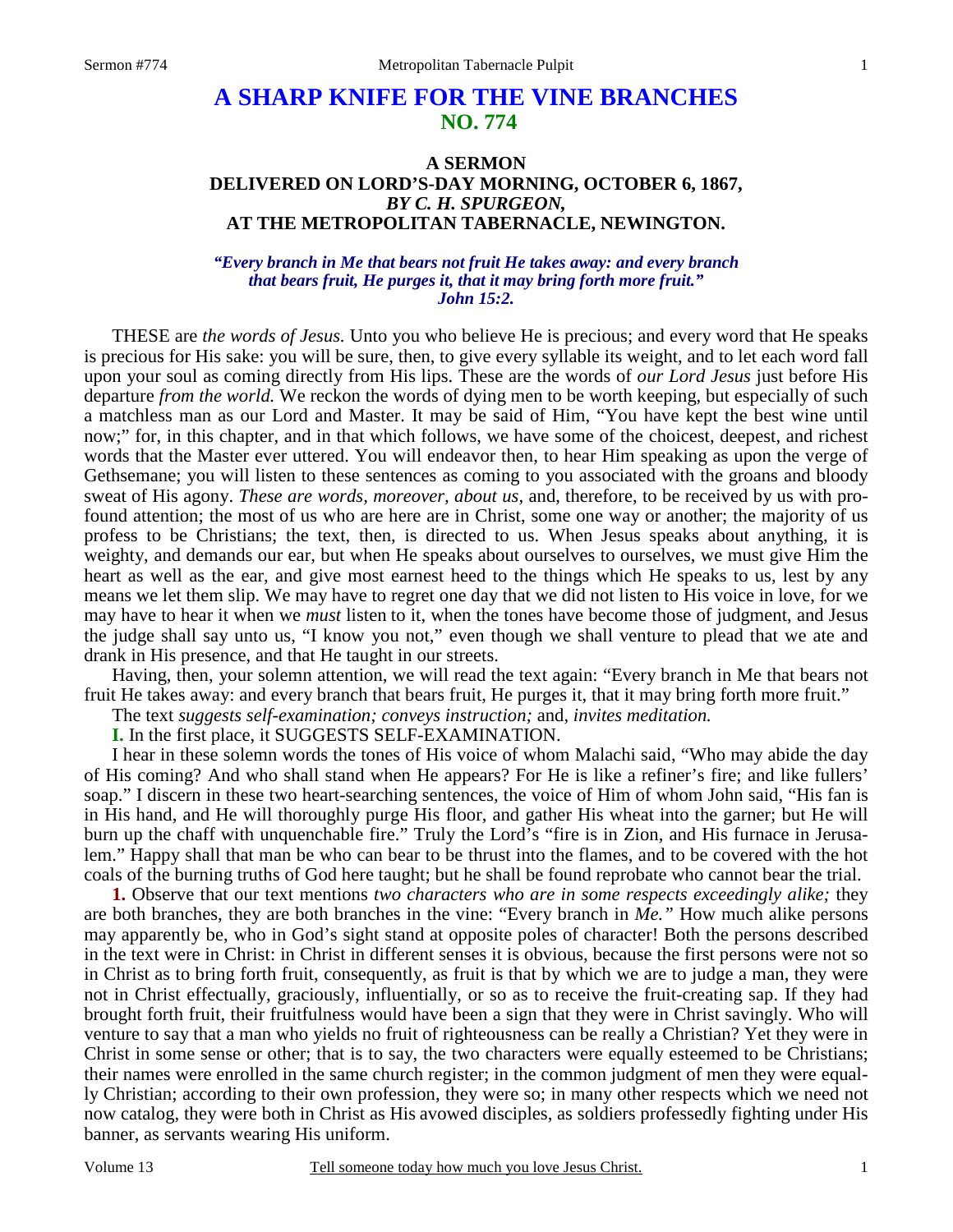These two persons were probably equally sound in their doctrinal views, they held the same precious truths of God. If they heard falsehood, they were equally earnest to denounce it. When they listened to the gospel, they received it with joy, and so received it as to be willing to assist in the spread of it, and even to make sacrifices for its extension. These persons were equally attentive to ordinances. How often has it happened that two persons of widely different states before the Lord, have been baptized at the same hour, in the same water, into the same name of the Father, and of the Son, and of the Holy Spirit, and have then broken bread together with equal apparent fervency, and with equal professions of enjoyment and devotion! These people have been equally fair in their profession; their moral conduct has, in the judgment of all onlookers, been much the same; they have avoided everything of ill repute, and they have in their measure sought after that which was comely and lovely in the estimation of men. Ah, there will often be found two who publicly pray alike, have an equal gift in prayer—and what is worse, preach with equal earnestness and zeal, and to all appearance their family prayer is maintained with the same consistency, and yet for all this, the end of the one shall be to be cast away as a branch to be burned, while the end of the other shall be to bring forth fruit unto perfection, with everlasting life as the reward.

 Ah, Friends, man can counterfeit cleverly, but when the devil helps him, he becomes master of the art! You will see pieces of coinage which it is almost impossible for you to discover to be mere counterfeits by their appearance, or even by their ring; in the scales of weight they almost deceive you, but you put them into the fire, and then the discovery is made. Doubtless there are thousands in all Christian churches who have the stamp and the impress of the King upon them, and they look like the genuine shekels of the sanctuary, who after all are only fit to be like bad money, fastened down on the footstool of the judgment seat, with a nail driven through them, to their everlasting reprobation and disgrace. How can we tell a bold man from a coward? Two soldiers wear the same uniforms—they talk equally loudly of what they will do when the enemy shall come. It is the battle that tests and proves them; some peculiar phase of the conflict will bring out the difference; but till the battle comes, how easy it is for the base coward to play the hero, while perhaps the bravest man may modestly shrink into the rear! Our text, then, brings before us two characters apparently alike.

**2.** Then, in the second place, *it shows us the distinction between them*—the great and solemn difference. The first branch brought forth no fruit; the second branch bore some fruit. "By their fruits you shall know them." We have no right to judge of our neighbors' motives and thoughts, except as far as they may be clearly discoverable by their actions and words. The interior we must leave with God, but the exterior we may judge, and must judge. There is a sense in which we are not to judge men; but there is another sense in which he would be an arrant fool who did not constantly exercise his judgment upon men. "By their fruits you shall know them," is our Lord's own canon of sacred criticism. If you would judge men and judge yourselves, this is the one test—"by their fruits."

 Now, then, what do you professors say who are present here today; you who are so regular in your attendance upon the means of divine grace? Will you now search yourselves to see whether you have any fruit? That you may be helped in such an investigation, let me remind you that the apostle Paul has given us a list of these fruits, in his fifth chapter of the epistle to the Galatians. He says in the  $22<sup>nd</sup>$  verse, "The fruit of the Spirit is love, joy, peace, long-suffering, gentleness, goodness, faith, meekness, temperance." Nine kinds of fruit—all of these should be "in us and abound." Let us question ourselves whether we have any of them.

 Say, professor, have you brought forth the fruit of *"love"?* Searching question, this! I do not ask if you can talk of love, but, do you feel it? I do not say, is love upon your tongue? But, does love rule your heart? Do you love God as a child loves its father? Do you love the Savior from a sense of gratitude to Him who bought you with His blood? Do you feel the love of the gracious Comforter, who dwells in you, if you are indeed a child of God? What do you know about love to the brethren? Do you love the saints, as brothers and sisters in Christ, whether they belong to your church or not; whether they please you or serve your turn or not? Say, do you love God's poor? Do you love God's persecuted and despised ones? Answer, I pray you. What about love to the kingdom of the Lord's dear Son, and to the souls of men? Can you sit still and be satisfied with being saved yourself, while your neighbors are being damned by the thousands? Are your eyes never wet with tears for impenitent souls? Do the terrors of the Lord never get hold upon you, when you think of men plunging themselves into hell? "He who loves not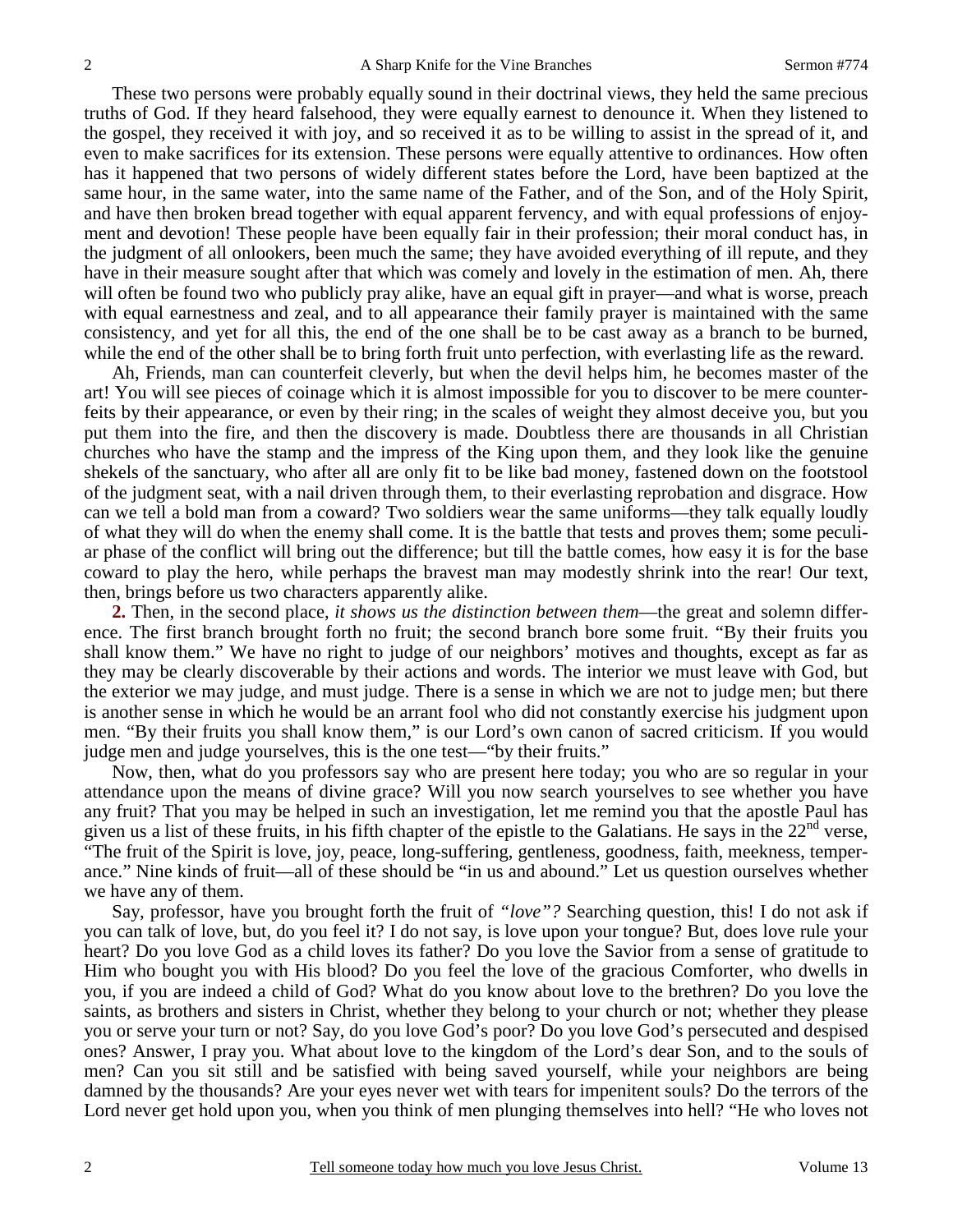his brother whom he has seen, how can he love God whom he has not seen?" Have you this fruit, then? If not, "every branch in Me that bears not fruit He takes away."

 Next comes *joy*. Does your religion ever give you joy? Is it mere matter of duty, a heavy chain for you to drag about like a convict, or is your religion a harp for you to dance to the tune of? Do you ever rejoice in Jesus Christ? Do you know what the "joy of the Lord" means? Does it ever give you joy to think that He is the same even when the fig tree does not blossom, and the herd is cut off from the stall? Do you feel a joy in reading the promises of God's word? Have you a joy in secret prayer; that joy which the world never gave you, and cannot take away from you? Have you a secret joy, like a spring shut up, a fountain sealed, which is only open to you and your Lord, because your fellowship is with Him, and not with the sons of sin? He who never mourned because of sin, has never repented; but he who has never rejoiced because of forgiveness, cannot have seen the cross. Come, then, have you produced this fruit of joy? The Lord give it more and more to you! If you have never had it, then hear the sentence—"Every branch in Me that bears not fruit He takes away."

 Next follows "peace." Oh, blessed fruit, an autumn fruit, mellow and sweet, and fit for an angel's tooth! It is the fruit the blessed feed upon in heaven—peace with God, peace of conscience, peace with one's fellow men, "the peace of God which passes all understanding," which "keeps the heart and mind through Jesus Christ." "Great peace have they which love Your law: and nothing shall offend them." "Therefore being justified by faith, we have peace with God through our Lord Jesus Christ." Ah, my hearers, some of you make a great deal of noise perhaps about religion, and yet never have peace of conscience. This is what ceremonialists never can obtain. "We have an altar, whereof they have no right to eat which serve the tabernacle" of outward ordinances, and carnal, vainglorious, pompous ceremonies. Of our altar, where the finished sacrifice is eaten as a peace offering, they cannot eat. They find no peace after all their "masses," and holy offices, and processions, and sacred hours, and priestcraft, and I know not what; poor slaves, they go down to their graves as much in bondage as ever, with the dreary prospect of a purgatorial fire before them—no delightful prospect of waking up in the likeness of Christ; no sense of the truth of that glorious passage, "and you are complete in Him." He who has Christ has this one of His fruits, namely, peace. He who knows no peace with God has good need to tremble.

 Mention is next made of *long-suffering*. I fear there are many professors who have very little of this, a quality which may be viewed in many aspects. There is patience, which bears God's chastising hand, and does not turn against Him, but says, "The Lord gave, and the Lord has taken away; blessed be the name of the Lord." Long-suffering towards God is suffering long. Then there is long-suffering towards man, bearing persecution without apostasy, bearing slander and reproach without revenge, bearing the errors and mistakes of mankind with tender compassion. The believer should have much of this. Some of us, perhaps, may be naturally quick-tempered. Divine grace must overcome angry passions. It is not for you to say, "I cannot help it;" the fruit of the Spirit is long-suffering—you must help it. If there is no change in your temper, there is no change in you at all; you still have need to be converted. If the grace of God does not help you in a measure to keep under that temper which will be there, but which you must restrain, you have need to go to God and ask Him to make sound work in you, for there is no work of grace there yet. We must have long-suffering, or we may be found fruitless, and then woe unto us.

 Next in order is *gentleness*, by which I understand kindness. The Christian is a man of kindness. He recognizes his kindness with his fellow men; he wishes to treat them as his kin. He has compassion for those who are suffering; he endeavors to make his manners kind and courteous. He knows that there is a natural offense in the cross to carnal men; he does not wish therefore to make any offense of his own. He desires in his own life not to be morose, suspicious, harsh, proud or domineering, but he seeks to imitate his Master, who said of Himself, "Take My yoke upon you, and learn of Me; for I am meek and lowly in heart." The believer in Christ should be gentle towards all men with whom he comes in contact. This is one of the fruits of the Spirit, and, I may add, a fruit of the Spirit in which many professors are terribly deficient. Do not think that I judge you. I judge you not—there is one who judges you, it is this word of God which we speak. Gentleness is the fruit of the Spirit, and if you have it not, you have not this fruit of the Spirit; and what says the text, "Every branch in Me that bears not fruit He takes away!"

 We are next reminded of *goodness*, by which is undoubtedly meant beneficence, benevolence, generosity, not merely kindliness of manner, but bounty of heart. Oh what a fine thing it is when our Christianity gives us a noble spirit! We cannot all be nobles in pocket, but every child of God should be a no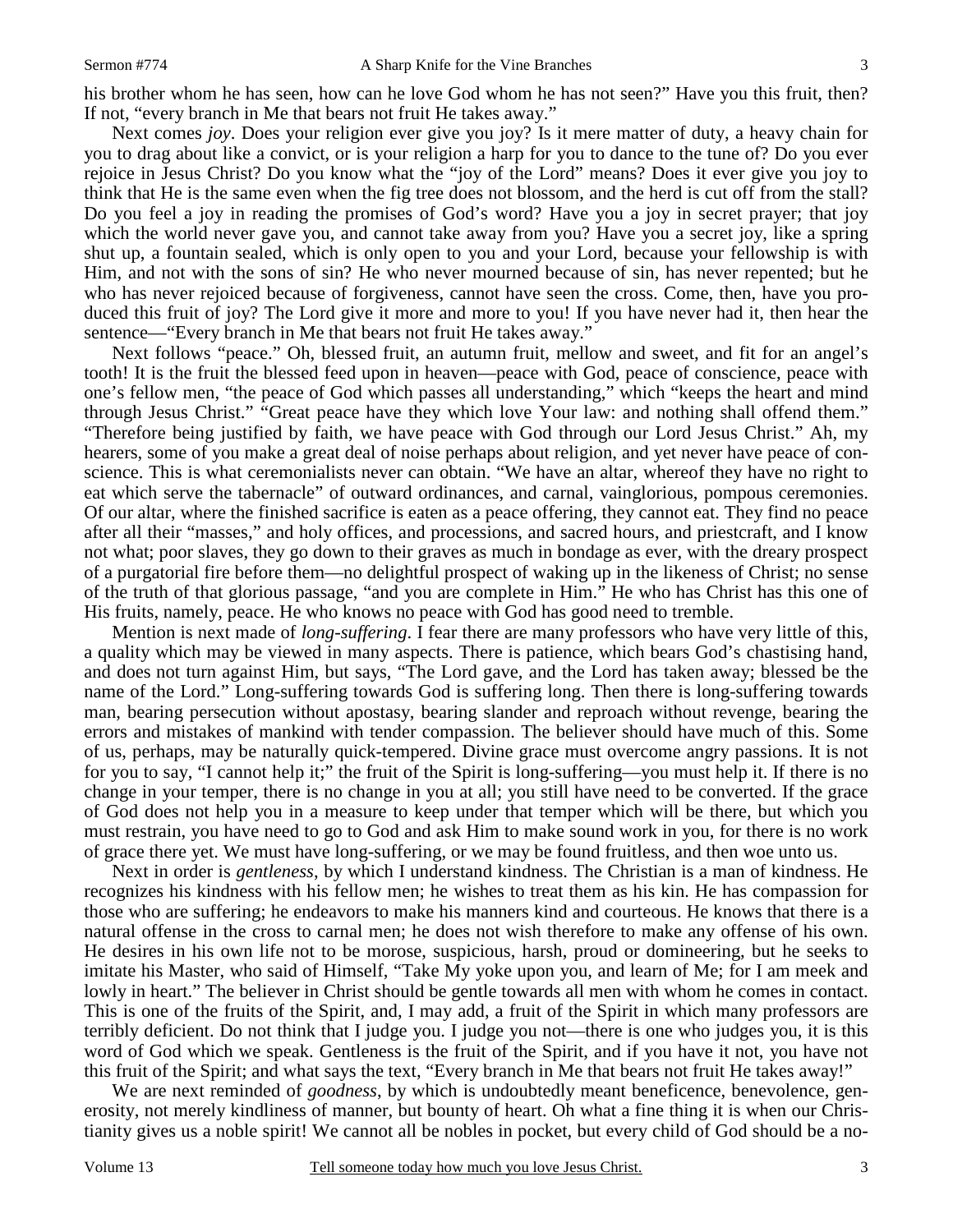ble in his heart. "Come in," said a poor Scotch woman to some of the Lord's people, "I have room for 10 of you in my house, but I have room for 10,000 of you in my heart." So should the believer say, "Come in, you who are in need; I have not the power to help many of you, but I have the will to help all of you if I could." The Christian should be like his Lord and Master, easily entreated, ready to communicate, making it his delight and his business to distribute, like a cloud that is full of rain, and empties itself upon the earth; like the bright and sparkling sun scattering his beams abroad, and not hiding or hoarding his light. If you have not this fruit of the Spirit in some measure, I beseech you to remember the solemn words of the text, "Every branch in Me that bears not fruit He takes away."

 Then comes *faith*, by which is probably not meant the grace of faith which is rather a root than a fruit, yet that is included. The fruit of the Spirit is indeed faith in God; without this, there is not even the commencement of anything like security in the soul. Do you believe on the Son of God? Have you faith? If you have faith but as a grain of mustard seed, it is a sign of life within you! If you have little of it, pray, "Lord, increase our faith!" But the faith here, I think, means faithfulness—faithfulness towards God, faithfulness towards conscience. How little some Christians make of that nowadays! Why, they swallow their consciences. There are ministers who subscribe to words which they know to be deceiving the people, and help to buttress a church which is doing its utmost to lead this nation into downright Popery. The good and gracious ministers in the Establishment are the prop and pillar of it, and by their influence they maintain a system which enables traitors to pollute this land with Popery. O that our friends had a little more tenderness of conscience, and would come out from their unhallowed alliance with the Popish ritualists. How earnestly do I pray that none of us have the remotest connection with anything which would take us back to that Antichrist which God hates—which He so hates, that He has bid His servant John, call the apostate church by a dreadful name, a brand of infamy, a name which God never uses till He has cast off and utterly abhorred a thing. My brothers and sisters, may your consciences be faithful, and may you be faithful to your consciences: men who trifle with doctrine, it seems to me, little know what sins they commit. I tell you who trifle with doctrines that you are as bad as thieves; you are worse, for the thief only robs men, but you rob God and your own souls. By helping to foster error, you are heaping together the elements of a pestilence which, unless divine grace prevents, will utterly destroy this land. We must have faithfulness also, in our dealings with our fellow men in business. Saints are men of honor. The Christian "swears to his own hurt, and changes not." He does not take an oath, but his word is his bond. O that we may have this fruit of the Spirit—faithfulness, directness, straight-forwardness, doing the right, loving the true, and walking uprightly before the Lord our God!

 The next fruit is *meekness*. May we possess much of this, for there is a peculiar benediction promised to the meek: "Blessed are the meek: for they shall inherit the earth." The Christian is to be as harmless as a dove. In his Master's battles, bold as a lion, but for himself and for his own cause, tender, gentle, shunning debate, loving quietness, ready to take a rebuke rather than to administer one; feeling himself to be weak and frail. Moses was the meekest of men, often provoked, but only once speaking unadvisedly with his lips. It is marvelous how he bore with the people; they were the most provoking people in the world, except ourselves; but yet, like as a nurse is tender with a sick child, even so was he with a foolish people. How often did they provoke him and grieve his spirit! He grew angry in ignorance, and dashed the two tablets of stone upon the ground, when he saw the idolatry of the people. Moses, the meekest of men, could not bear that; and God's meekest servants grow wrathful when they think of the idolatry into which this land is sliding so rapidly. But meek we must be towards all men; and if we have not this fruit, the Master says, "Every branch in Me that bears not fruit He takes away."

 Do not forget *temperance*, which is now generally used in respect to meats and drinks, but which has a far wider significance, though it includes that. The man who indulges the appetites of the flesh, and cannot control himself as to eating and drinking, need not even pretend to be a Christian. He has first to prove that he is equal to a beast before he may pretend to be a child of God; he has first to show that he is a man before he may claim to be a Christian. Those who indulge in drunkenness shall drink of the wine of God's wrath before long, and then how bitter will their sweet wines be to them! How will that which has been sweet to the throat, be as poison in the heart forever and ever! If we have not that kind of temperance, evidently we can know nothing about true religion. There must be an equal temperance in all other things, a temperance in your dress, in your expenditure, in your temper, and indeed, in every act. There is a moderation to be observed, a narrow road to be followed, which the tutored eye of the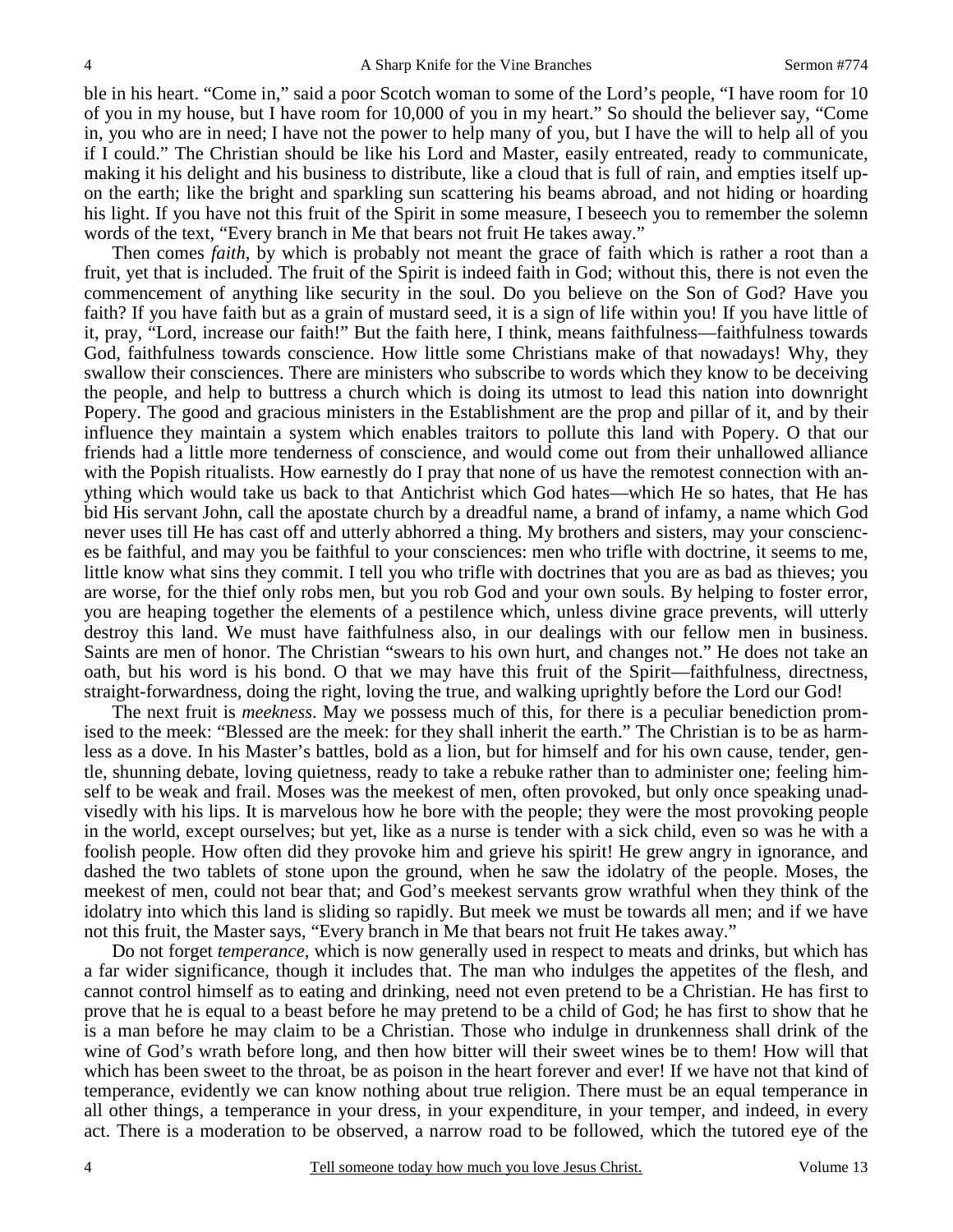spiritual man can see, and which it is a fruit of the Spirit for the spiritual foot to tread. God grant that we may have these fruits.

 Beloved in the Lord, I am persuaded that no truth of God needs to be pressed more upon my own soul and yours than this, that positive fruit is the only test of our being in Christ. It is so easy for us to wrap ourselves up in the idea that attention to religious ceremonies is the test, but it is not so, for, "Except your righteousness shall exceed the righteousness of the Scribes and Pharisees," who were the most religious people of their day, "you shall in no case enter into the kingdom of heaven." I know it is easy to think, "Well, I do not indulge in drunkenness; I am no rogue; I do not do this or that." This matters little. Remember that the judgment will not be about those things which you do not do, but about positive things. How does Jesus Christ put that judgment matter? "I was hungry, and you gave me no meat: I was thirsty and you gave Me no drink: I was a stranger and you took Me not in: naked, and you clothed Me not: sick, and in prison, and you visited Me not." The absence of positive fruit was that which condemned the lost. "Every tree," says John, "that bears no fruit shall be hewn down and cast into the fire." He does not say, "Every tree that bears bitter fruit, or sour grapes," but "Every tree that brings forth no fruit." Fruitless professors, tremble! I may not speak so as to make this truth of God penetrate as I wish it would into your inmost souls, but I pray the eternal Spirit to make it like fire in the bones of every deceived man and woman. If my Lord shall come to you, my hearer, day after day, as He once came to the fig tree, and should find leaves upon you and no fruit, I tell you He will say, "Henceforth let no fruit be on you forever," and you shall wither away. What is His own parable? The master of the vineyard said to the husbandman, "Behold, these three years I come seeking fruit on this fig tree, and find none: cut it down; why cumbers it the ground?" And when the husbandman interceded, you will remember his intercession was only so far: "If it bears fruit, well: and if not, then after that you shall cut it down." Jesus the intercessor agrees with His Father the Husbandman; Mercy agrees with Justice; if there is no fruit, the tree must come down. May I beseech you to lay these things to heart; you must bear fruit unto God by the power of the Spirit, or it is down with you. God feels His axe this morning; it is sharp, and if He does but lift it, woe to you, barren fig tree! Woe, indeed, to me also, if I am found barren in the day of the Lord's appearing.

 In closing this weighty business of self-examination, I must remind you that our Lord tells us, that although these persons were in some points alike, *the solemn difference between them led to a solemn result.* "Every branch in Me that bears not fruit He takes away." There are many ways in which the Lord takes away barren branches. Sometimes He allows the professor to apostatize. He gets rich, and then he will not go to the place of worship which he used to frequent when he was a poorer man, and was humble enough to hear the gospel; he must go to some fashionable place, where he can listen to anything but the truth of God; and thus by his own pride he is taken away. Or else he is allowed to fall into open sin. We always should regret the falls of professors, but sometimes it is possible that discovered sins may be a blessing, for they take away from the church men who never ought to have been there, and who were an injury to it. Many bright professors have stood well for a long time, but at last they have been snuffed out ecclesiastically by reason of their outward sins. God has taken them away. Some have been taken away in a more terrible sense by death; God has removed them. They have lived in the church and died in the church; but have been taken away in solemn judgment, and cast into the fire. Then there is a taking away which is worst of all, when the Master shall say, "Depart, you cursed!" Now, remember, these were respectable people; these were people like you—decent, good people, who attended a place of worship, and contributed, and were very moral, but still they had not divine grace in their souls. They had nominal Christianity, but not the fruit of the Spirit; and what was done with them? "Lord, cannot some mild means be used? How sad to see these branches cut off!" "No," He says, "if they bring not forth fruit, they must be taken away." "But, Lord, they never reeled in and out of the gin palace! Lord, they were much too good and much too amiable to be found among the debased and the debauched!" "Take them away; they brought no fruit, and they must be taken away." "But, Master, they were so diligent in the use of ordinances; they were so constant and regular in the form of prayer!" "They brought forth no fruit," says He, "take them away." There is only this one thing for them—if they had, through saving faith been made to bear the fruit of the Spirit, they would have been saved; but as there was no fruit, take them away.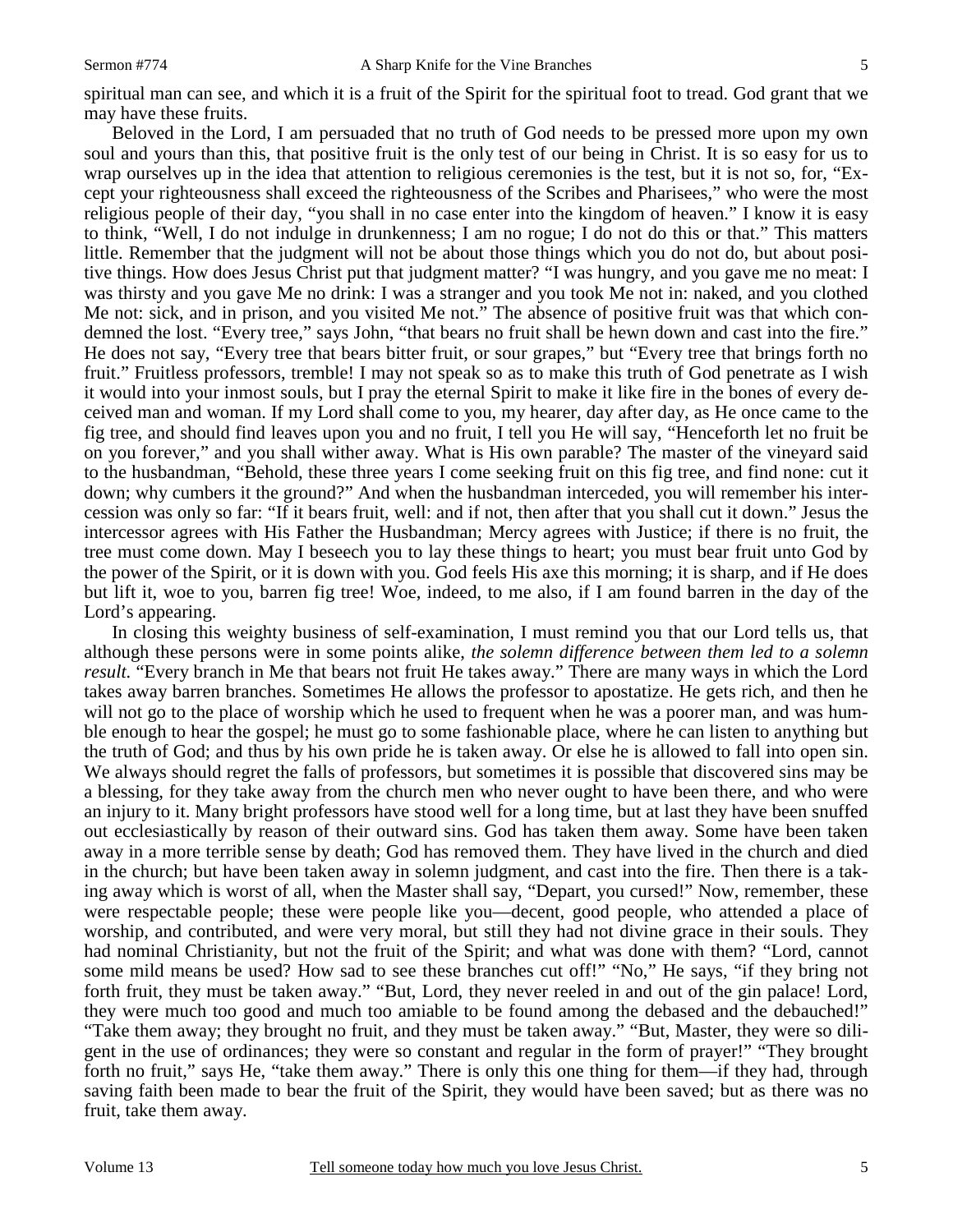What is done with those taken away? If I could take you just outside the garden wall, I would let you see a heap of weeds and slips that are taken from the vine, and there they are heaped together with a little straw, and the gardener burns them. The other branches with their purple clusters are in honor, but these dishonored things are burnt outside the gate. I cannot describe to you that day of doom, that terrible fate which shall come upon fruitless branches of the spiritual vine. They will be outside the gate with a great gulf fixed between them and heaven, where the smoke of their torment goes up forever and ever, "where their worm dies not, and the fire is not quenched." If such people are cast away, what will become of some of you? If these good people who were in Christ, in a way, still perish because they brought forth no fruit, O you who are like hemlock in the furrows of the field, you who produce the grapes of Gomorrah and the apples of Sodom—what shall be your doom in the day of account when the Master shall come forth in robes of judgment to execute righteousness among the sons of men?

**II.** Briefly on the second point. THE TEXT CONVEYS INSTRUCTION.

 Looking at it carefully, we observe that *the fruit-bearing branches are not perfect.* If they were perfect, they would not need pruning; but the fact is there is much of original inbred sin remaining in the best of God's people, so that whenever the sap within them is strong for the production of fruit, there is a tendency for that strength to turn into evil, and instead of good fruit evil is produced. It is the strength of the tree, and the richness of the sap which makes the branch produce too much wood, so that it needs pruning. The gardener desires to see that strength in clusters, but alas, instead it runs into wood. Now, observe that in a Christian when the sap comes into him to produce confidence in God, because of the evil that is in him, it often produces confidence in him and he who would be strong in faith becomes strong in carnal security. When the sap would produce zeal, how very frequently it turns into rashness, and instead of zeal with knowledge, fanaticism is brought forth! Suppose the sap flows to produce selfexamination, very generally unbelief is the outgrowth, and instead of the man doubting himself, he begins to doubt his Lord. How often have I seen even the joy of the Lord turned into pride, and when the man should rejoice in Christ Jesus, he has began to rejoice in himself, to grow proud and say, "What a fine experience I possess!" That love which we ought to bear towards our neighbors, how apt is that to run into love of the world and carnal complacency towards its evil ways! The gentleness which I praised just now often turns to a silly compliance with everybody's whim, and meekness which is a fruit of the Spirit, how often that becomes an excuse for holding your tongue, when you ought boldly to speak! The fact is, it is very difficult to keep ourselves, when we are in a flourishing state, from producing wood instead of grapes. God grant us divine grace to keep us from this evil; and I do not know how the grace can come except by His judicious pruning.

I say the fruit-bearing branches are not perfect because they bear a great deal that is not fruit, and, moreover, not one of them bears as much fruit as it ought to do. I do not agree with Mr. Wesley's opinion about perfection. It is very difficult to see how he could have done more than he did, but I do not doubt that even *he* felt that he might have been more like his Lord. None of the Lord's people with whom I ever came into communion have dared to think themselves perfect; and if they had said so, and proved it, I would have rejoiced to think that there were such people, but greatly sorrowed to find that I belong to a very different order of beings myself; for "in me, that is, in my flesh, there dwells no good thing." The Master is bringing us upon our way to bring forth more fruit, but as yet, the fruit-bearing branches are not perfect.

 Therefore we are taught, in the second place, *that pruning is the lot of all the fruitful saints.* You may escape it if you are not fruitful, you will be cut off, you will not be pruned, but all the fruit-bearing saints must feel the knife. Observe Abraham, Isaac, and Jacob, had not those patriarchs their trials? Moses and David, Jeremiah and Daniel; who among those escaped? Though they honored their Master much, who escaped without the pruning knife? And if you come to the believers of the New Testament, surely the flame was seven times hotter with regard to them than with regard to the elder brethren. How does the Lord prune His people, then? It is generally said by affliction; I question if that could be proved as it stands; it needs explanation. It is generally thought that our trials and troubles purge us: I am not sure of that; they certainly are lost upon some. Our Lord tells us what it is that prunes us. "Now," says He, in the third verse of the chapter, "you are clean (or pruned) through the word which I have spoken unto you." It is *the word* that prunes the Christian; it is the truth that purges him; the Scripture made living and powerful by the Holy Spirit, which effectually cleanses the Christian. "What then does affliction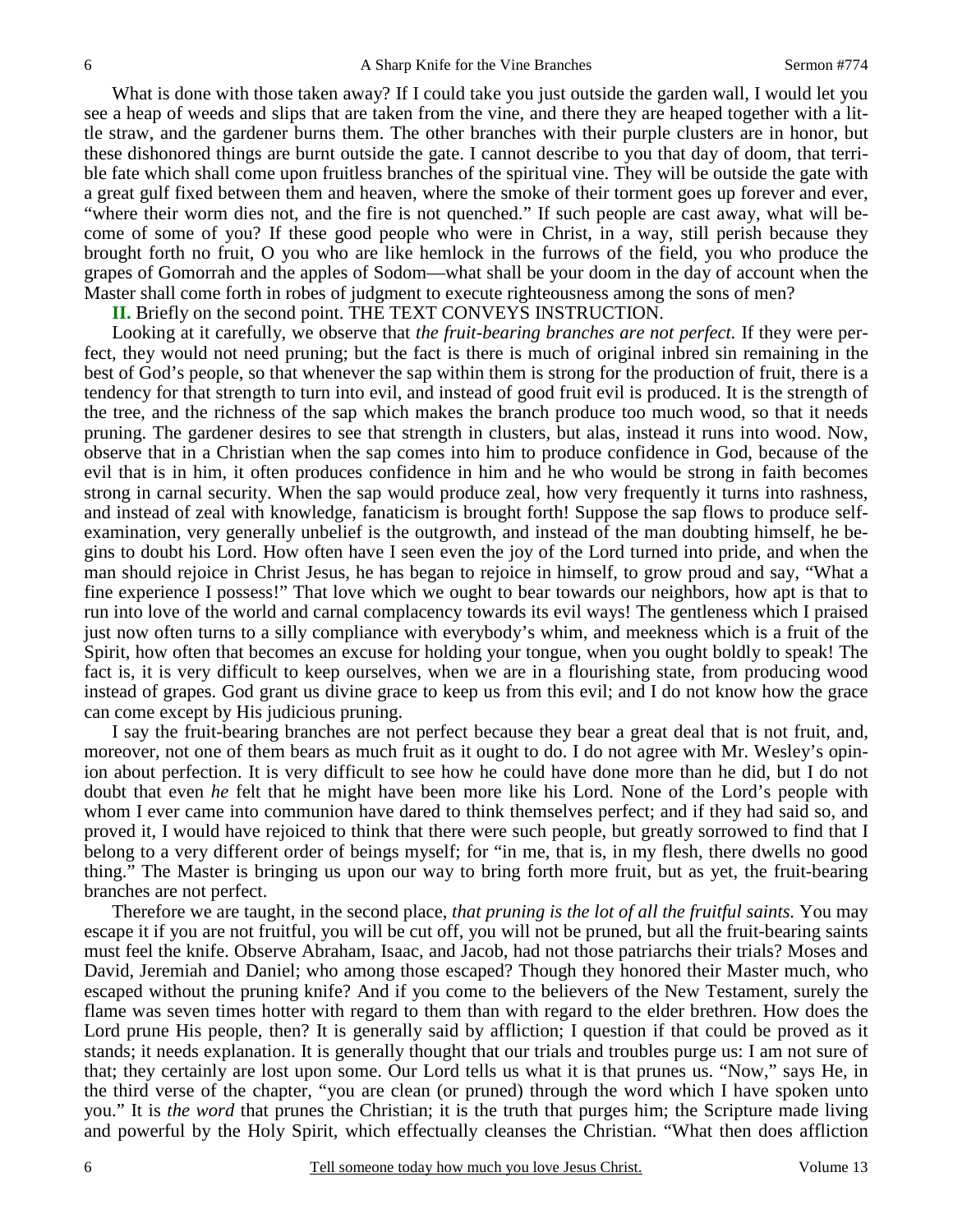do?" you ask. Well, if I may say so, affliction is the handle of the knife; affliction is the grindstone that sharpens up the word; affliction is the dresser which removes our soft garments, and lays bare the diseased flesh, so that the surgeon's lancet may get at it; affliction makes us ready to feel the word, but the true pruner is the word in the hand of the Great Husbandman. Sometimes when you lay stretched upon a bed of sickness, you think more upon the word than you did before. In the next place, you see more the applicability of that word to yourself. In the third place, the Holy Spirit makes you feel more, while you are thus laid aside, the force of the word than you did before. Ask that affliction may be sanctified, Beloved, but always remember there is no more tendency in affliction in itself to sanctify us than there is in

prosperity; in fact, the natural tendency of affliction is to make us rebel against God, which is quite opposite to sanctification. It is the word coming to us while in affliction that purges us; it is God the Holy Spirit laying home divine truths, and applying the blood of Jesus, and working in all His divine energy in the soul; it is this that prunes us, and affliction is only the handle of the knife, or what if I say the ladder which the gardener takes to reach the vine, so that he may prune it better!

 Now, it may be that some of us have been afflicted a great deal, and have not been pruned. I know some people who have been very poor, I do not see that they are any better for it, and I know some others who have been very sick, but I have never heard that they have been improved. Alas, some people are of such a character, that if they were stricken till their whole head were sick, and their whole heart faint, they would not be benefited; if they were beaten till they were all bruises and putrefying sores, they would still go on to rebel, for these things only provoke them to a greater hatred against the Most High. We must be pruned, but it must be by the word, through affliction.

 Now, *the objective in this pruning is never a reason to condemn.* God does not purge His children with a view to visit them penally for sin; He chastises, but He cannot punish those for whom Jesus Christ has been already punished. You have no right to say, when a man is afflicted, that it is because he has done wrong; on the contrary, "every branch that bears fruit He purges." Just the branch that is good for something gets the pruning knife. Do not say of yourselves, or of other people, "That man must have been a great offender, or he would not have met with such a judgment." Nonsense! Who was a holier man than Job; but has any been brought lower than he? Why, the fact is, it is because the Lord loves His people that He chastens them, not because of any anger that He has towards them. Learn, beloved, especially you under trial, not to see an angry God in your pains or your losses, or your crosses but instead, see a husbandman who thinks you a branch whom He estimates at so great a rate, that He will take the trouble to prune you, which He would not do if He had not a kind consideration towards you.

*The real reason is that more fruit may be produced;* which I understand to mean more in *quantity*. A good man, who feels the power of the word pruning him of this and that superfluity, sets to work, in the Power of the Holy Spirit, to do more for Jesus. Before he was afflicted he did not know how to be patient. He learns it at last—a hard lesson. Before he was poor he did not know how to be humble, but he learns that. Before the word came with power he did not know how to pray with his fellows, or to speak to sinners, or lay himself out for usefulness; but now the more he is pruned, the more he serves his Lord. More fruit in *variety* too, may be intended. One tree can only produce one kind of fruit usually, but the Lord's people can produce many, as we have already seen; and the more they are pruned the more they will produce. There will be all kinds of fruit, both new and old, which they will lay up for their Beloved. There will be more in *quality* too. The man may not pray more, but he will pray more earnestly; he may not preach more sermons, but he will preach them more thoroughly from his heart, with a greater unction. It may be that he will not be more in communion with God as to time, but it will be a closer communion; he will throw himself more thoroughly into the divine element of communion, and will become more hearty in all that he does.

 This is the result of the pruning which our heavenly Father gives; and if such is the result, may the Lord keep on pruning, *for what greater blessing can a man have than to produce much fruit for God?* Better to serve God much than to become a prince. He who does much for Christ, shall shine as the stars forever and ever. He is glorifying God; he is blessing his fellow men; he is bringing joy into his own spirit. Oh, if on bended knee we might seek but one favor, I think we should not ask the wisdom which Solomon craved; we would petition for this, that we might bring forth much fruit, so that we might be Christ's disciples.

**III.** To conclude. Our text INVITES MEDITATION.